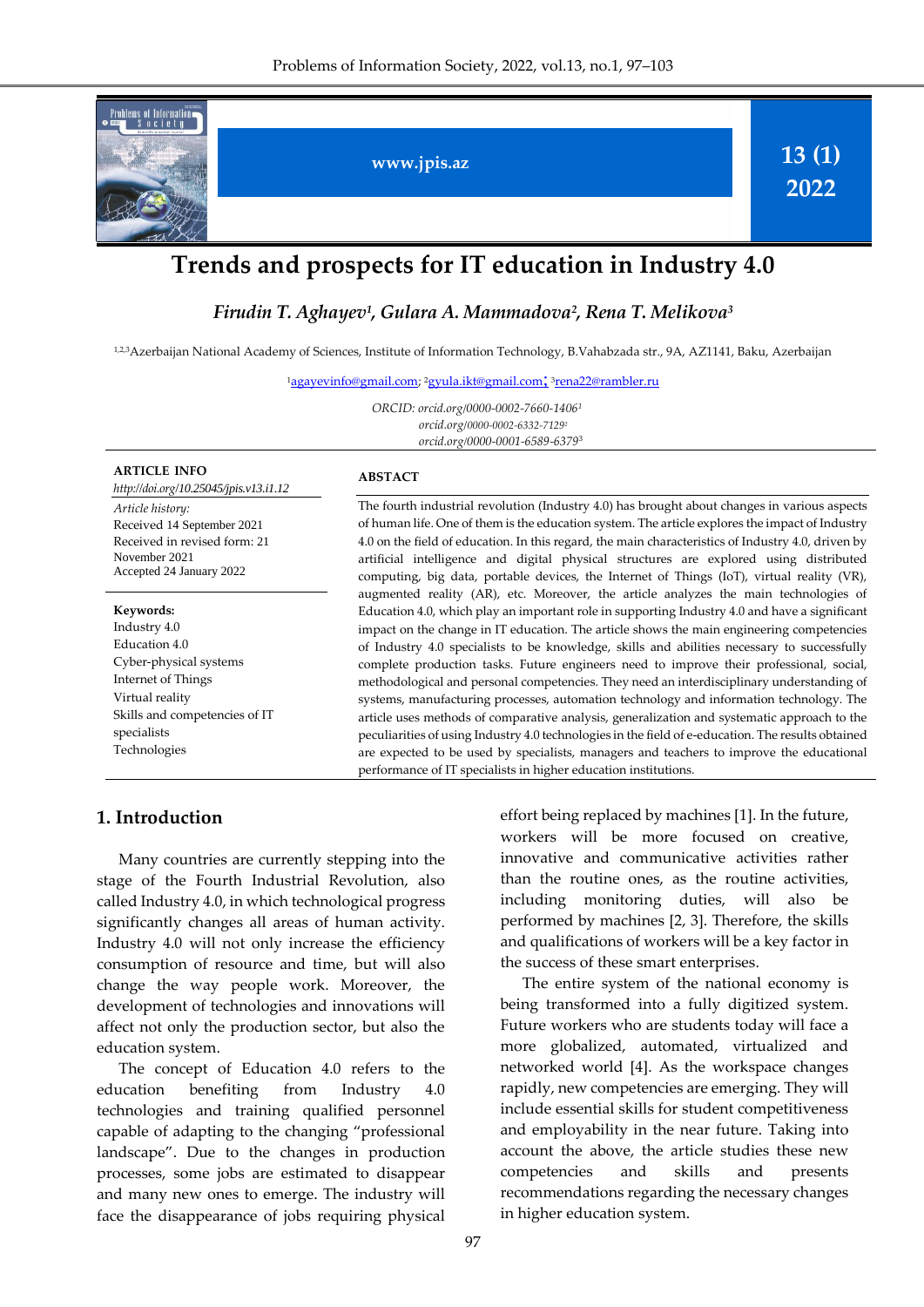# **2. Industry 4.0 and its effect on IT professionals' competencies**

The key technologies defining Industry 4.0 include mobile devices, augmented reality, simulation devices, autonomous vehicles and robots, additive manufacturing, distributed cluster systems (block chain), big data analytics, mobile computing and cloud computing. These technologies make it possible to create various new business models [5].

Along with these technologies, there are social and economic factors, such as remote work, emerging platform economies, more freelance services and consultants made possible by these technologies, are also driving Industry 4.0. Furthermore, more and more people are getting used to the new flexible type of work, which also means that working relationships are becoming more interdependent [6].

Other factors associated with Industry 4.0 are also available. They may include climate change and natural resources, geopolitical instability, privacy issues, demographic processes, urbanization, and an increased influence of women on economic development [7, 8]. Fig. 1 illustrates the building blocks of Industry 4.0 leading to a paradigm shift in manufacturing.



**Fig. 1.** Industry 4.0 components

The World Economic Forum report [9] "The Future of Jobs" lists ten key skills to be in demand by future companies. The qualifications are not categorized in this report, but most of them refer to soft skills. These skills may include finding a simple way to solve complex problems, critical and creative thinking, people management skills, teamwork coordination, emotional intelligence, service orientation, negotiation skills, and cognitive flexibility. As skills and competencies will be the key factors in Industry 4.0, organizations will seek to find the right workers with the right skills and abilities.

The demand for these skills and qualifications will no doubt be higher than at present. This will lead to the need to change and adapt existing curricula and tools used in the educational system to create a new curriculum format to equip students with the necessary skills for employment.

Analyzes and forecasts of future work activity mainly point to the impact of automation and the emergence of new types of jobs. Therefore, current students need to be prepared for professions that do not exist yet.

This means that as new challenges emerge in a changing environment, the demand for new skills and qualifications will increase. To meet the Industry 4.0qualifications and skills, educational systems must evolve and take into account several promising trends, such as the ability to study at different times and places; individual training based on the abilities of the trainee; the use of new learning devices, tools and resources; remote engineering laboratories; introduction of project and problem-based approaches to learning; the use of experiential and collaborative learning; participation of students in the development of curricula; broader approaches to mentoring [10].

Industry 4.0 offers creating intelligent manufacturing enterprises with the "consciousness" element through artificial intelligence, which provides making decisions in the production and service processes [11]. Smart factory is capable to track all manufacturing stages of each individual product of the enterprise, even in a mass production environment. "Smart factories" create "smart products", and the latter, in turn, can store data about themselves [12], "communicate" with the company and make decisions about their production process, transportation and, possibly, after-sales use through Radio Frequency Identification (RFID), sensors, actuators and mobile structures. This provides flexibility and customization of the production process. The enterprise becomes "smart" due to Cyber-Physical Systems (CPS) and the Internet of things. Cyber-physical systems create a virtual copy of the enterprise using sensors and actuators, which provides decentralized decision making. In such a cyber-physical system, interconnections allow machines, machines-human, as well as himan, to cooperate. Smart manufacturing increases the role of workers, requires a wider range of skills for decision making and thereby changes the way people work.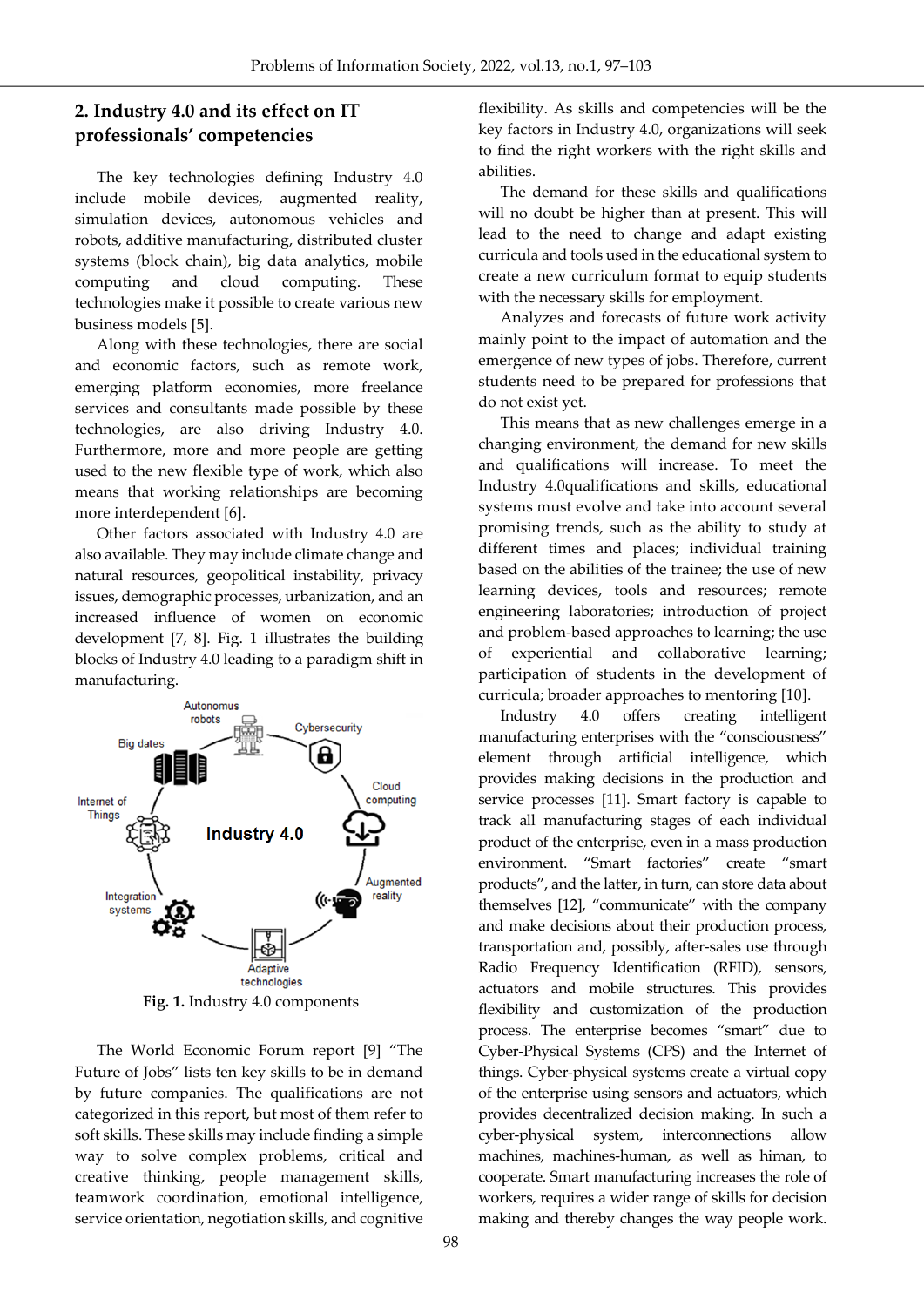The role of the manufacturing worker is changing and becoming more complex as it is more about decision making and problem solving rather than manual labor.

The German Academy of Sciences and Engineering Acatech [13] claims the cyberphysical systems to comprise three types of networks:

- Internet of people;
- Internet of things;
- Internet services.

The scope of CPS is estimated to extend to almost all types of human activity, i.e., industry, agriculture, transport, energy, military, etc. (Fig. 2) [14].



**Fig. 2.** Cyber-physical system architecture

The core Industry 4.0 worker skills include engineering competencies, namely knowledge, skills and abilities necessary for successful job performance.

The literature provides a list of engineering competencies in professional activities, which includes the ability to apply knowledge of mathematics, science and engineering, design and conduct experiments, analyze and interpret data, identify, formulate and solve engineering problems, apply the methods, skills and modern engineering tools required for engineering practice [15].

Many higher education institutions abroad are trying to train their students for change by emphasizing the ability to use theoretical knowledge in practice. However, the question still remains: is this theoretical knowledge enough to bring about the necessary changes and instill the necessary skills? If we take into account Industry 4.0, future engineers need to improve their professional, social, methodological and personal competencies. They need an interdisciplinary understanding of systems, manufacturing processes, automation technologies, information technology, ergonomic principles, and business processes [16]. Future professionals need not only to have a broad outlook and in-depth knowledge of complex production systems, but they also need to develop the skills to collaborate and communicate in interdisciplinary teams.

The articles devoted to the competencies and knowledge of IT specialists in Industry 4.0 primarily focus on the interaction between robots and people, as well as user interfaces [17, 18]. Knowledge related to the user interface and innovation in Industry 4.0 is related to humanmachine interaction, ergonomics and interaction with other users. The authors distinguish four main groups of competencies in Industry 4.0:

- technical competencies (advanced knowledge, technical skills, media skills, programming skills, understanding of IT security);

 methodological competencies (creativity, entrepreneurial thinking, analytical skills, research skills, efficiency orientation);

- social competencies (intercultural skills, language skills, communication skills, teamwork skills, negotiation skills, ability to transfer knowledge, leadership skills);

- personal competencies (flexibility, motivation to learn, ability to work under pressure, sustainable thinking, compliance).

Table 1 illustrates the competencies of IT specialists in detail [19].

## **3. Introducing Industry 4.0 technologies in educational process**

In different countries, the universities of the future are being formed in differently. Different levels of teaching and research activities can be observed there. To become the university of the future, an educational institution must transform, learn to apply advanced technologies, modernize and redefine the educational process. Current practice shows that most universities are at the Education 2.0 level, based on the processes of mass learning systems. Universities should avoid this practice and move to a new approach to education focusing on individualized learning.

Education 4.0, as Harkin [20] explains, is a personalization of the learning process in which the learner has complete flexibility, is the architect of own learning path, strives for personal goals, approaches and achieves them. Modern educators need to be future-oriented and able to adapt to new methods to keep up with the changes taking place in the digital era. This is where the Educator 4.0 has a role to play and to introduce innovative approaches to teaching using new technologies.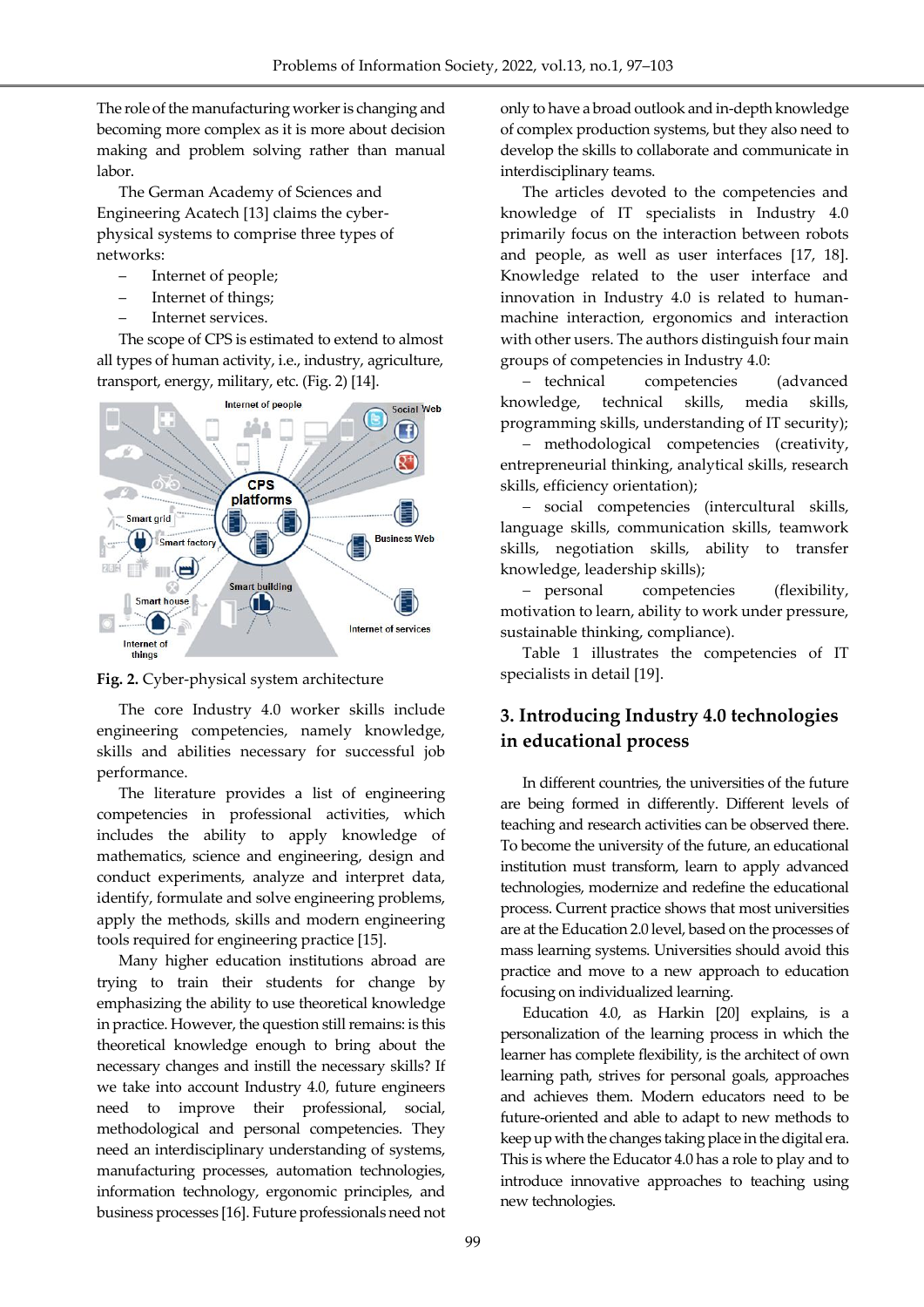| <b>Engineering competencies</b>                                                                                                                                                                                                                                                                                                                                                                                                                                                                                                                          | <b>Business and management competencies</b>                                                                                                                                                                                                    | Design and innovation competencies                                                                                                                                                                        |
|----------------------------------------------------------------------------------------------------------------------------------------------------------------------------------------------------------------------------------------------------------------------------------------------------------------------------------------------------------------------------------------------------------------------------------------------------------------------------------------------------------------------------------------------------------|------------------------------------------------------------------------------------------------------------------------------------------------------------------------------------------------------------------------------------------------|-----------------------------------------------------------------------------------------------------------------------------------------------------------------------------------------------------------|
| - Data Science and Advanced Analytics<br>Human-Machine Interface<br>Ξ.<br>- Technologies for transferring digital data into<br>physical ones (for example, 3D printing)<br>Advanced simulation and virtual simulation<br>-<br>Data transmission and automation of systems and<br>$\overline{\phantom{m}}$<br>networks<br>$-$ Artificial intelligence<br>$-$ Robotics<br>Programming skills<br>$\overline{\phantom{0}}$<br>- Integrated production process<br>control//management system<br>Real time optimization of logistics system<br>-<br>management | - Technology Awareness<br>- Change management and strategy<br>- New Ability Management Strategies<br>- Organizational structures and knowledge<br>- Role of manager as facilitator<br>- Forecasting and planning of technological<br>processes | - Understanding the Technology Impact<br>Interaction of Human-Robot and User<br>Interface<br>- Technological design of products and<br>services<br>- Technological ergonomic solutions and<br>ease of use |

**Table 1.** Competencies of IT specialists in Industry 4.0

Learning should be interactive, creative, engaging, effective, with more emphasis on developing digital era skills and less on memorization of content.

In addition, education needs new developing adaptive educational systems that could be improved through Industry 4.0 technologies and the Internet. Education taking advantages of Industry 4.0 technologies offers opportunities supporting the process of teaching and learning through the integration of e-learning and technology. The application of these technologies provides access to socio-technical innovation at the undergraduate and graduate levels, both for teaching practice and for research, tailored to the needs of individuals and organizations. Technology-assisted learning may maximize the students' academic experience in rapidly growing fields, their interest in Industry 4.0 at all levels of global education. This article presents the main technologies of Education 4.0 significantly affecting the reform of engineering education. Below are some of them.

*Remote and virtual laboratories*. They have become widely used in engineering education [21]. Virtual labs are a flexible practice method for engineering education, and most of them are webbased applications enabling the students to replicate the work of real labs and gain hands-on experience. Remote labs offer a virtual interface for a real physical lab. Their main advantage is that they offer an opportunity for an educational institution nonapplying any high-tech equipment to conduct certain experiments while working remotely and benefit from the equipment of another manufacturer offering all the conditions to launch experiments and obtain results. Virtual labs eliminate the risks associated with the physical presence in a real lab and the use of real items or components. Actions can be performed anytime and anywhere. This allows students with very low programming knowledge to analyze different systems, change the mathematical model,

or build a new model based on new requirements.

*Educational robots* are used in the educational process to improve and facilitate the learning activities. Some studies [22] review the applicability of robots in education, emphasizing the main advantages of their introduction. The robots designed to support the teacher's activities in the classroom and the teaching process according to the curriculum are presented in a special category. Studies show that after applying educational robots, students are more actively involved in the learning process, even in the fields of science, technology, engineering and mathematics.

*Augmented and virtual reality*. Augmented reality is implemented by introducing any sensors into the visual field to supplement information about the environment and change the perception of the environment. The use of augmented reality helps students to be engaged in learning, because this technology provides an additional and indirect view of the real world. Students gain a physical training experience with enhanced sensory inputs and graphical elements, as well as useful learning tools, providing powerful support for collaborative work and socialization. Through virtual reality, students explore the visual elements of real objects, effectively improving the links between learning concepts and information. This technology helps students become more deeply involved in the educational process compared to a traditional textbook.

Some studies [23] review the augmented and virtual reality as an emerging form of experience in which the real world is enhanced by computer content. To create a real perception of the world for the user, reality is enriched with the elements such as audio, video, tactile information, graphics, Global Positioning System (GPS), etc. In the learning process, these technologies help students better and easier understand the processes and memorize the information received. These technologies have many advantages as improved collaboration, a safe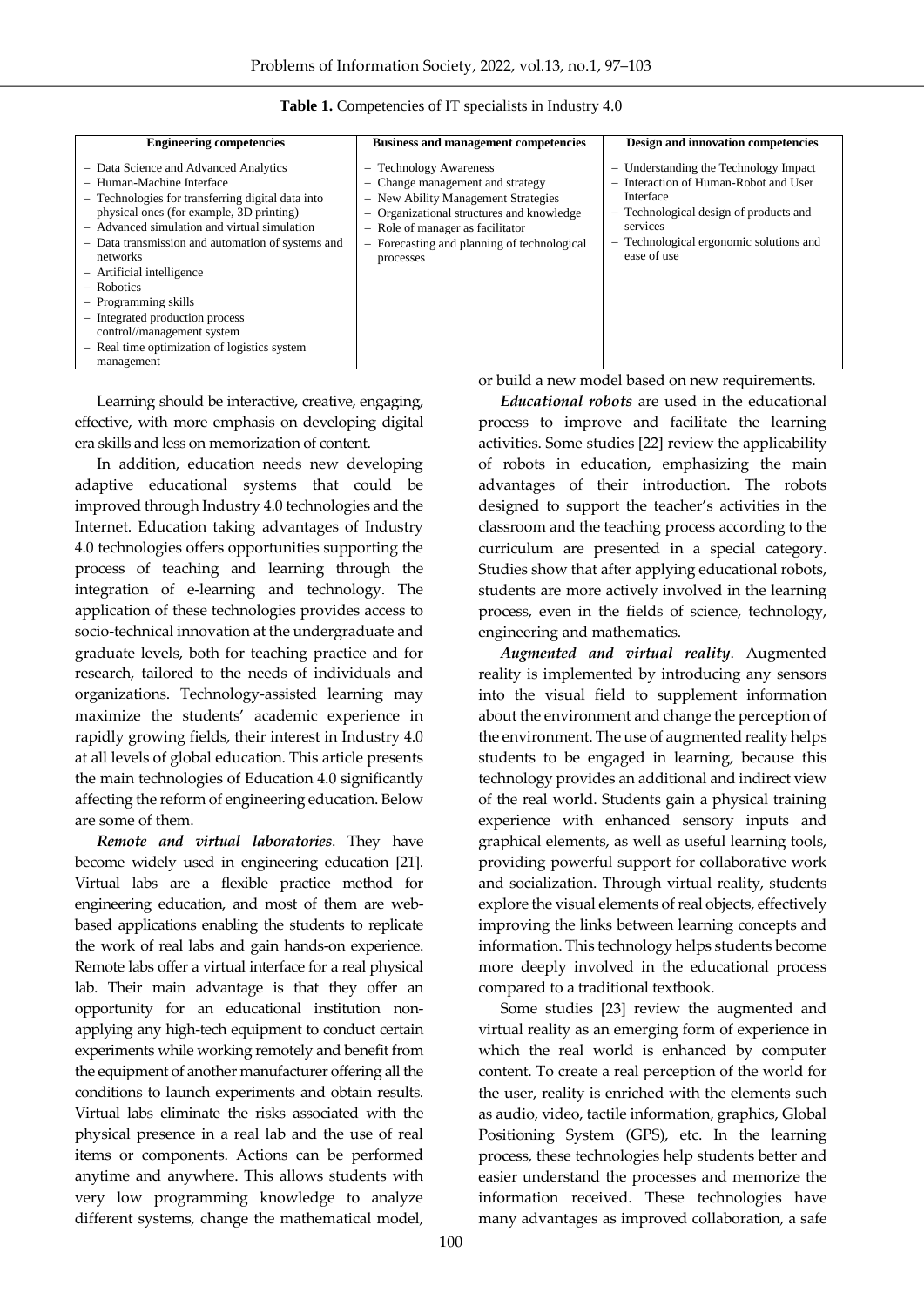place to study, learning becomes more practical, and learning materials can be used anytime, anywhere. ActiveWorlds (AW) is typical virtual reality actively used for education. The owners of AW describe it as "a sandbox platform for creating anything you can think of, a universe with hundreds of worlds, millions of objects, a dedicated and friendly community inside" [24].

*The Internet of things* as a component of the information and educational environment. The Internet of Things (IoT) is a system of interconnected computers, digital devices (sensors), objects, animals or people provided with unique identifiers and the ability to transmit data over the network without the need for human-to-human or human-to-computer interaction.

A "thing" in the Internet of Things refers to either a physical thing (an electrical device, a robot, etc.) or an element of the information world (a program, multimedia content, etc.). It can also refer to a person or an animal with a built-in transponder biochip, a car with built-in sensors to warn a driver about the danger on the road [25]. Sensors can be assigned an IP address, based on which data is transmitted over the network.

In educational institutions, devices and sensors are built into various educational devices, technical teaching aids. Two ways of using the Internet of things in the educational process are available. The first is the use of the Internet of things in the educational process to improve the perception of the educational process. The second is the use of IoT to study the content of education. With the help of software and built-in sensors in the studied disciplines, the processes can be controlled remotely and measuring instruments can be read. In terms of ever-increasing popularity of mobile devices, this technology has a particular impact on the educational process. It facilitates establishment of rapid communication and interaction between students and teachers both in the classroom and outside it.

*E-learning platforms with game and simulation tools.* Game-based learning, also referred to as gamification, is the use of a game-based approach and design in a variety of situations to engage students in the learning process and to motivate and stimulate their actions. A practical experiment that presents the game mechanism [26] shows that the social gamification can be used to improve the students' results in practical activities. Gamification is a technique often used in software engineering courses as well [27]. This method is based on a game approach used in various situations. Players must explore several aspects of the game in an environment created by the teacher.

Computer simulations provide students with the opportunity to observe and experience real situations and scenarios. Based on this, they will easily assimilate new information and combine it with the knowledge they already have. As far as engineering education is concerned, computer simulations can complement, extend, and in some cases replace traditional elements. Zavalani in his work [28] describes computer simulation of a design project for an electrical engineering course.

These educational platforms have led to a new concept of learning called the flipped classroom or flipped learning [29]. The characteristics of this new way of teaching are that the teaching instructions are provided in the form of media files (video, images, text, animation) and the time spent by students in the classroom is mainly used to better comprehend the course content, discuss with the teacher and peers, solving educational problems.

*Connected open and complex visualized data technologies*. Due to the huge amount of data stored on public and private devices, students often have to do some pre-processing, searching and extracting the necessary data from these devices. Some studies present various ways of visualizing complex data as a method of supporting teaching, learning and assessment of knowledge [30]. The benefits of using these technologies include stimulating the user's imagination, interactivity, using real images, identifying trends, and so forth. The transformation of raw data into a graphic format helps to explain educational content in an accessible way, allows combining data with the possibility of sharing and access to digital resources, and looking for alternative approaches to solve problems.

*Training factories*. A growing need of universities for putting the theoretical research of students into practice has recently grown. Although seminars, business games, case studies are held at universities in this regard, where students meet with managers to solve actual problems, many researchers recommend training factories [31]. Training factories can be viewed as real factories used for education and training purposes. The objective of training in factories is to modernize the learning process and bring it closer to industrial practice. They are an important way to put technical knowledge into practice and are used for education, training and research, and offer studying the basics of Industry 4.0, such as cyber-physical systems, smart factories, robotics, artificial intelligence and the Internet of things. As technological developments accelerate, training factories are increasingly being used by higher educational institutions. For example, the Learning Factory at the W. Booth School of Engineering and Technology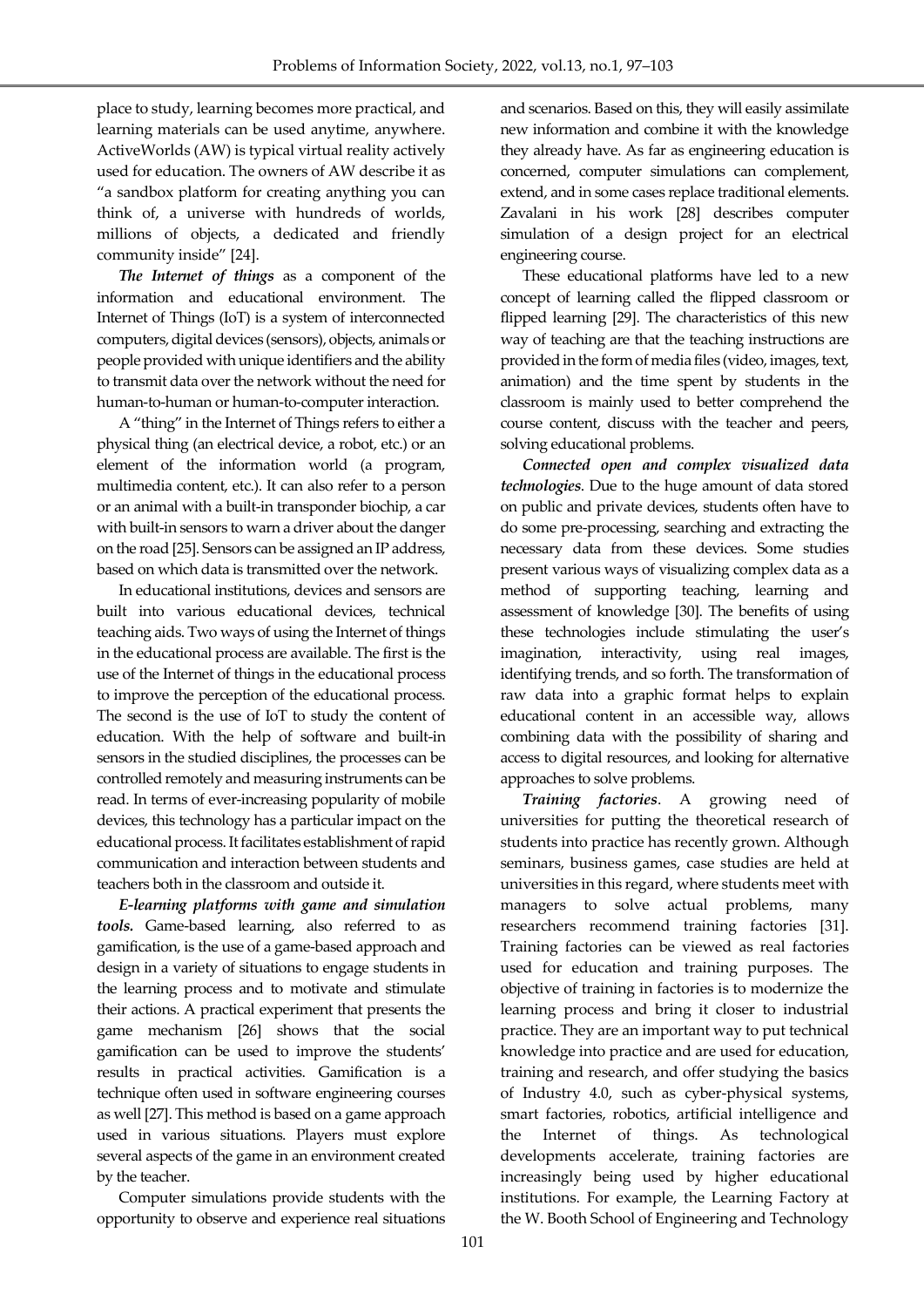at McMaster University in Canada provides students with an experiential learning lab that enables its users to understand learn and apply modern manufacturing approaches such as Industry 4.0 and additive manufacturing [32].

#### **4. Conclusion**

Education of the new generation is designed to prepare students for the challenges of the modern world. Education and training for Industry 4.0 needs to be addressed at all levels of education. In Education 4.0, information becomes ubiquitous, and the teaching and learning process dynamic. As technology rapidly changes the way industries and companies interact and function, higher education institutions also have to change the way students learn and teach, preparing them for the future. Instead of focusing on theory, educational practice should emphasize the application of experiential learning. The competencies required for successful Industry 4.0 should be part of professional education. To train the graduates for the future of life and work to be achieved through Industry 4.0, the university and faculty must adapt to new realities. To transform the education system, the current teaching practice in universities should be reconsidered and the teaching process restructured to meet future needs.

Higher education institutions are strongly encouraged to respond to the changes in industry much faster. To meet the needs of Industry 4.0, higher education institutions must continue to introduce innovative methods to improve the educational process. The introduction of advanced technologies in education will play an important role for higher education institutions, increase the efficiency of the teaching and learning processes. With new technologies, students will focus on learning more. Using Industry 4.0 technologies in the learning process, educational institutions will put the student at the center of this process and better understand their needs. Numerous educational programs and methodological approaches can be created with sufficient information about students, meanwhile, each student can choose what, in his/her opinion, is more preferable and important for him/her. The use of multiple technologies in the learning process will enable students to gain more interesting experiences for their future careers.

### **References**

- 1. Schwab, K. (2016). Fourth industrial revolution. Moscow. : EKSMO.
- 2. Balyer, A. Oz, O. (2018). Academicians Views on Digital Transformation in Education, International Online Journal of Education and Teaching, 5(4), 809–830.
- 3. Benešová A., Tupa J., (2017). Requirements for Education and Qualification of People in Industry 4.0, 27th International Conference on Flexible Automation and Intelligent Manufacturing, 27-30 June 2017, Modena, Italy, Procedia Manufacturing, 11, 2195–2202.
- 4. Abhyankar K., Ganapathy S. (2014). Technology-Enhanced Learning Analytics System Design for Engineering Education, International Journal of Information and Education Technology. 4, 345–350.
- 5. McQuaid, RW, Lindsay, C. (2005). The concept of employability. Urban Stud.; 42(2), 197–219.
- 6. Hofmann E., Ruesch M. (2017). Industry 4.0 and the current status as well as future prospects on logistics. Computers in Industry, 89: 23–34.
- 7. Filho MF, Liao Y, Loures ER, Canciglieri O. (2017). Self-Aware Smart Products: Systematic Literature Review, Conceptual Design and Prototype Implementation. Procedia Manuf.; 11:1471-1480. <https://doi.org/10.1016/J.PROMFG.2017.07.278>
- 8. Lee, J., Bagheri, B., Kao, H-A. (2014), Recent Advances and Trends of Cyber-Physical Systems and Big Data Analytics in Industrial Informatics. Int Conf Ind Informatics 2014. <https://doi.org/10.13140/2.1.1464.1920>
- 9. World Economic Forum. The Future of Jobs Report 2020, October 2020.

[http://www3.weforum.org/docs/WEF\\_Future\\_of\\_Jobs\\_2020.pdf](http://www3.weforum.org/docs/WEF_Future_of_Jobs_2020.pdf)

- 10. Chen, D., Doumeingts, G., Vernadat, F. (2008). "Architectures for Enterprise Integration and Interoperability: Past, Present and Future." Computers in Industry. 59 (7), 647–659.
- 11. Sackey, SM, Bester, A., Adams, D. (2017). Industry 4.0 Learning Factory Didactic Design Parameters for Industrial Engineering Education in South Africa. South African, Industrial Engineering, 28(1), 114–124.
- 12. Hermann M, Pentek T, Otto B. (2016). Design Principles for Industrie 4.0 Scenarios. In: 49th Hawaii International Conference on System Sciences Design. Hawaii: IEEE., 2016.
- 13. Rautavaara, E. (2015). Educating the Future Product Designers - Exploring the anatomy of a project-based capstone course, Aalto University, 2015, p. 88.
- 14. Cyber-Physical Systems (CPS), <http://www.imm.dtu.dk/~jbjo/cps.html>
- 15. Passow, H.J, Passow, C.H. (2017) What Competencies Should Undergraduate Engineering Programs Emphasize? A Systematic Review. Journal of Engineering Education, 106(3), 475–526.
- 16. Laudante, E. (2017). Industry 4.0, Innovation and Design. A new approach for ergonomic analysis in manufacturing system. The Design Journal, 20, 2724–2734.
- 17. Lubis, A., Absah, Y., Sari, A, Lumbanraja, P. (2019). Human resource competencies 4.0 for generations, European Journal of Human Resource Management Studies. 3(1), 99–105.
- 18. McQuaid, RW, Lindsay, C. (2005). The concept of employability. Urban Stud.; 42(2), 197–219.
- 19. Universities of the Future, [https://universitiesofthefuture.eu/wp](https://universitiesofthefuture.eu/wp-content/uploads/2019/02/State-of-Maturity_Report.pdf)[content/uploads/2019/02/State-of-Maturity\\_Report.pdf](https://universitiesofthefuture.eu/wp-content/uploads/2019/02/State-of-Maturity_Report.pdf)
- 20. Harkin A.M. (2008). Leapfrog Principles and Practices: Core Components of Education 3.0 and 4.0, Future Research Quality, 24(1), 19–31.
- 21. Heradio, R., Torre, L., Francisco, D.G., Herrera-Viedma, J.C., Dormido, S. (2016). Virtual and remote labs in education: A bibliometric analysis, Computers & Education, Elsevier, 98, 14–38.